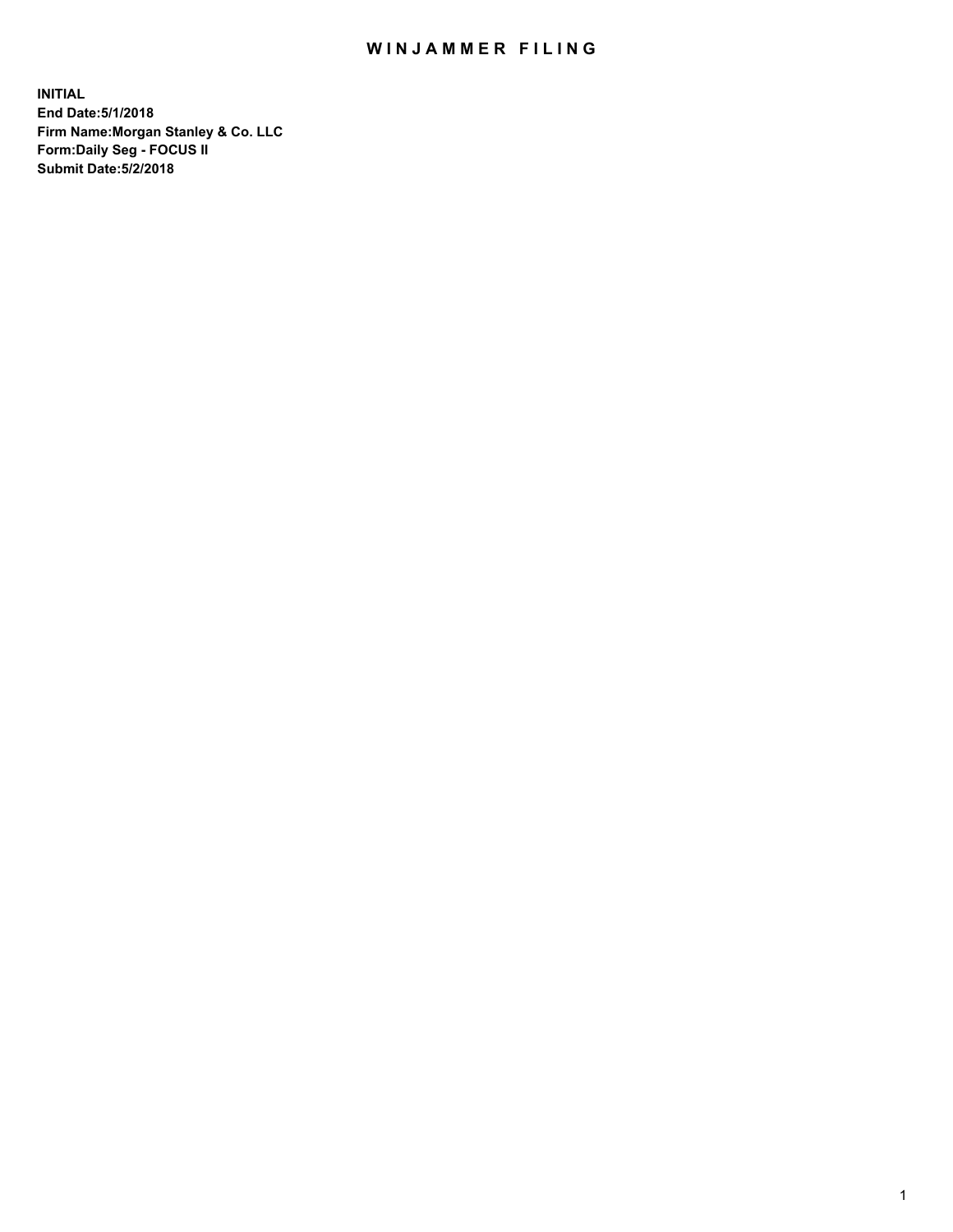## **INITIAL End Date:5/1/2018 Firm Name:Morgan Stanley & Co. LLC Form:Daily Seg - FOCUS II Submit Date:5/2/2018 Daily Segregation - Cover Page**

| Name of Company<br><b>Contact Name</b><br><b>Contact Phone Number</b><br><b>Contact Email Address</b>                                                                                                                                                                                                                         | <b>Morgan Stanley &amp; Co. LLC</b><br>Ikram Shah<br>212-276-0963<br>Ikram.shah@morganstanley.com |
|-------------------------------------------------------------------------------------------------------------------------------------------------------------------------------------------------------------------------------------------------------------------------------------------------------------------------------|---------------------------------------------------------------------------------------------------|
| FCM's Customer Segregated Funds Residual Interest Target (choose one):<br>a. Minimum dollar amount: ; or<br>b. Minimum percentage of customer segregated funds required:% ; or<br>c. Dollar amount range between: and; or<br>d. Percentage range of customer segregated funds required between: % and %.                      | 280,000,000<br>00<br>0 <sub>0</sub>                                                               |
| FCM's Customer Secured Amount Funds Residual Interest Target (choose one):<br>a. Minimum dollar amount: ; or<br>b. Minimum percentage of customer secured funds required:%; or<br>c. Dollar amount range between: and; or<br>d. Percentage range of customer secured funds required between:% and%.                           | 140,000,000<br>0 <sub>0</sub><br>0 <sub>0</sub>                                                   |
| FCM's Cleared Swaps Customer Collateral Residual Interest Target (choose one):<br>a. Minimum dollar amount: ; or<br>b. Minimum percentage of cleared swaps customer collateral required:%; or<br>c. Dollar amount range between: and; or<br>d. Percentage range of cleared swaps customer collateral required between:% and%. | 92,000,000<br>0 <sub>0</sub><br>00                                                                |

Attach supporting documents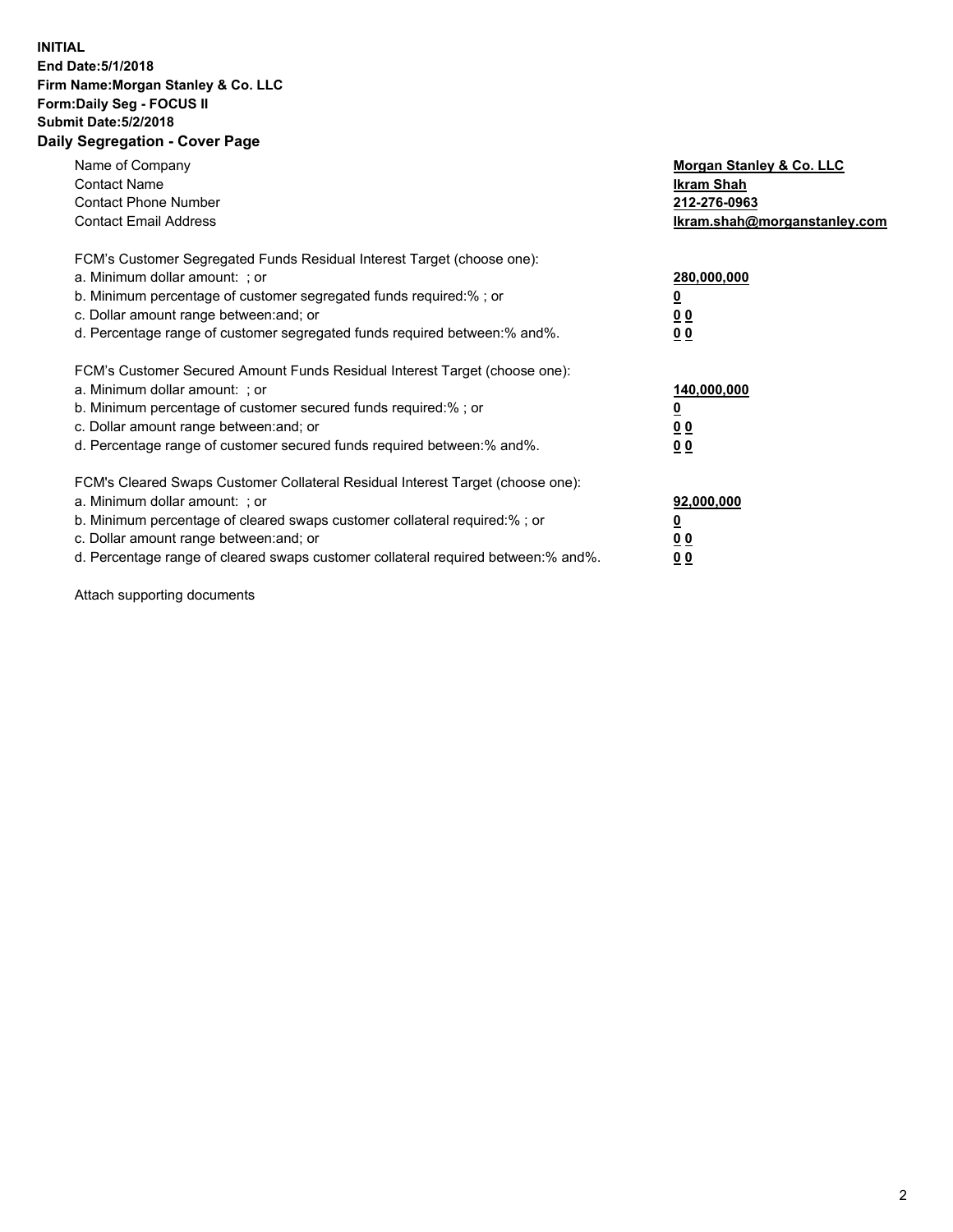## **INITIAL End Date:5/1/2018 Firm Name:Morgan Stanley & Co. LLC Form:Daily Seg - FOCUS II Submit Date:5/2/2018 Daily Segregation - Secured Amounts**

Foreign Futures and Foreign Options Secured Amounts Amount required to be set aside pursuant to law, rule or regulation of a foreign government or a rule of a self-regulatory organization authorized thereunder 1. Net ledger balance - Foreign Futures and Foreign Option Trading - All Customers A. Cash **3,187,030,311** [7315] B. Securities (at market) **2,120,048,156** [7317] 2. Net unrealized profit (loss) in open futures contracts traded on a foreign board of trade **308,186,767** [7325] 3. Exchange traded options a. Market value of open option contracts purchased on a foreign board of trade **26,791,186** [7335] b. Market value of open contracts granted (sold) on a foreign board of trade **-29,076,791** [7337] 4. Net equity (deficit) (add lines 1. 2. and 3.) **5,612,979,629** [7345] 5. Account liquidating to a deficit and account with a debit balances - gross amount **79,027,153** [7351] Less: amount offset by customer owned securities **-78,128,272** [7352] **898,881** [7354] 6. Amount required to be set aside as the secured amount - Net Liquidating Equity Method (add lines 4 and 5) 7. Greater of amount required to be set aside pursuant to foreign jurisdiction (above) or line 6. FUNDS DEPOSITED IN SEPARATE REGULATION 30.7 ACCOUNTS 1. Cash in banks A. Banks located in the United States **261,235,209** [7500] B. Other banks qualified under Regulation 30.7 **877,829,230** [7520] **1,139,064,439** 2. Securities A. In safekeeping with banks located in the United States **360,987,500** [7540] B. In safekeeping with other banks qualified under Regulation 30.7 **0** [7560] **360,987,500** [7570] 3. Equities with registered futures commission merchants A. Cash **5,314,079** [7580] B. Securities **0** [7590] C. Unrealized gain (loss) on open futures contracts **641,515** [7600] D. Value of long option contracts **0** [7610] E. Value of short option contracts **0** [7615] **5,955,594** [7620] 4. Amounts held by clearing organizations of foreign boards of trade A. Cash **0** [7640] B. Securities **0** [7650] C. Amount due to (from) clearing organization - daily variation **0** [7660] D. Value of long option contracts **0** [7670] E. Value of short option contracts **0** [7675] **0** [7680] 5. Amounts held by members of foreign boards of trade A. Cash **2,235,929,856** [7700] B. Securities **1,759,060,655** [7710] C. Unrealized gain (loss) on open futures contracts **307,545,252** [7720] D. Value of long option contracts **26,791,186** [7730] E. Value of short option contracts **-29,076,791** [7735] **4,300,250,158** 6. Amounts with other depositories designated by a foreign board of trade **0** [7760] 7. Segregated funds on hand **0** [7765] 8. Total funds in separate section 30.7 accounts **5,806,257,691** [7770]

9. Excess (deficiency) Set Aside for Secured Amount (subtract line 7 Secured Statement Page 1 from Line 8)

- 10. Management Target Amount for Excess funds in separate section 30.7 accounts **140,000,000** [7780]
- 11. Excess (deficiency) funds in separate 30.7 accounts over (under) Management Target **52,379,181** [7785]

**0** [7305]

**5,613,878,510** [7355]

## **5,613,878,510** [7360]

[7530]

[7740] **192,379,181** [7380]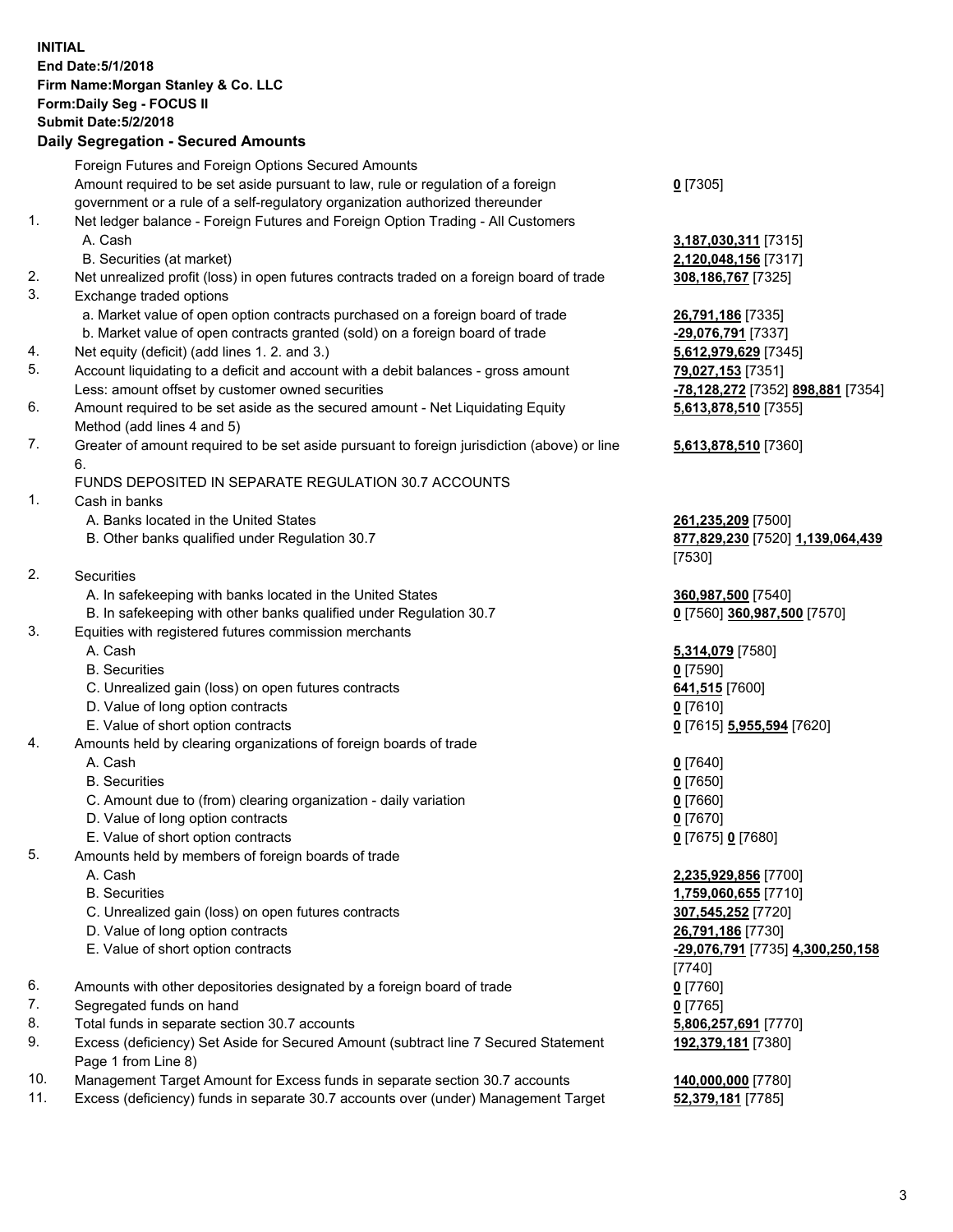**INITIAL End Date:5/1/2018 Firm Name:Morgan Stanley & Co. LLC Form:Daily Seg - FOCUS II Submit Date:5/2/2018 Daily Segregation - Segregation Statement** SEGREGATION REQUIREMENTS(Section 4d(2) of the CEAct) 1. Net ledger balance A. Cash **10,454,388,342** [7010] B. Securities (at market) **5,112,669,627** [7020] 2. Net unrealized profit (loss) in open futures contracts traded on a contract market **-388,479,357** [7030] 3. Exchange traded options A. Add market value of open option contracts purchased on a contract market **451,568,397** [7032] B. Deduct market value of open option contracts granted (sold) on a contract market **-703,326,704** [7033] 4. Net equity (deficit) (add lines 1, 2 and 3) **14,926,820,305** [7040] 5. Accounts liquidating to a deficit and accounts with debit balances - gross amount **370,802,811** [7045] Less: amount offset by customer securities **-364,766,908** [7047] **6,035,903** [7050] 6. Amount required to be segregated (add lines 4 and 5) **14,932,856,208** [7060] FUNDS IN SEGREGATED ACCOUNTS 7. Deposited in segregated funds bank accounts A. Cash **3,421,705,973** [7070] B. Securities representing investments of customers' funds (at market) **0** [7080] C. Securities held for particular customers or option customers in lieu of cash (at market) **1,155,055,418** [7090] 8. Margins on deposit with derivatives clearing organizations of contract markets A. Cash **6,817,215,005** [7100] B. Securities representing investments of customers' funds (at market) **0** [7110] C. Securities held for particular customers or option customers in lieu of cash (at market) **3,957,614,209** [7120] 9. Net settlement from (to) derivatives clearing organizations of contract markets **192,732,667** [7130] 10. Exchange traded options A. Value of open long option contracts **451,568,397** [7132] B. Value of open short option contracts **-703,326,704** [7133] 11. Net equities with other FCMs A. Net liquidating equity **4,530,291** [7140] B. Securities representing investments of customers' funds (at market) **0** [7160] C. Securities held for particular customers or option customers in lieu of cash (at market) **0** [7170] 12. Segregated funds on hand **0** [7150] 13. Total amount in segregation (add lines 7 through 12) **15,297,095,256** [7180] 14. Excess (deficiency) funds in segregation (subtract line 6 from line 13) **364,239,048** [7190] 15. Management Target Amount for Excess funds in segregation **280,000,000** [7194]

16. Excess (deficiency) funds in segregation over (under) Management Target Amount Excess

**84,239,048** [7198]